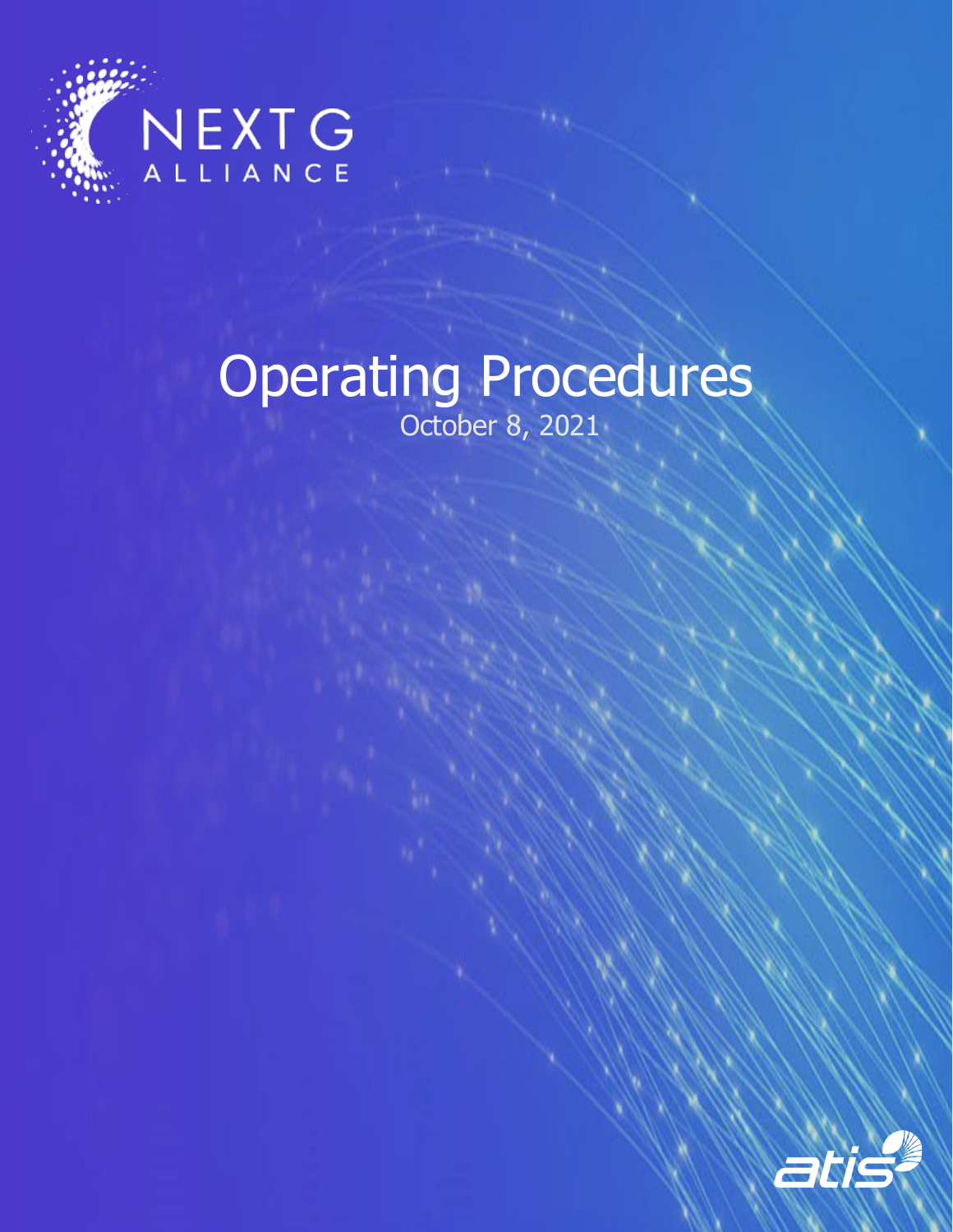# **OPERATING PROCEDURES OF THE NEXT G ALLIANCE**

## **1. Introduction and Mission**

The purpose of this document is to describe the Operating Procedures that apply to the ATIS Next G Alliance, which advances North American wireless technology leadership over the next decade through private sector-led efforts. The work will influence and encompass the full lifecycle of research and development, manufacturing, standardization and market readiness<sup>[1](#page-1-0)</sup>.

# **2. Membership and Participation**

There are four types of Next G Alliance members: (1) Full Members; (2) Contributing Members; (3) Government Members; and (4) Strategic Members. All members must comply with any membership fee requirements and shall support the mission and goals of the Next G Alliance. Organizations included on the U.S. Department of Commerce's Entity List and Denied Person's List that are subject to export, re-export and/or transfer licensing requirements are not eligible to participate in the Next G Alliance.

## **2.1.** Full Members

Full members are companies that: (1) directly provide products, services (excluding patent licensing services), software or applications for use in U.S. commercial, private or government networks; or (2) operate communications networks and/or provide multimedia and/or cloud services in the North American market. Given one of the key goals is to influence U.S. policies related to Next G technologies, organizations cannot join as Full Members if they have been barred from federal contracts by agencies within the U.S. government.

Full Members joining prior to December 31, 2020, shall be referred to as "Founding Members."

Each Full Member, while in good standing, shall be entitled to:

- Nominate a candidate and vote for FMG and Working Group leadership;
- Participate in FMG and SG meetings and in FMG and SG decision-making;
- Nominate a candidate and vote for Steering Group leadership;
- Designate a representative to participate in Steering Group meetings, including decision-making; and
- Such other benefits, rights, and privileges as the FMG may designate.
- **2.2.** Contributing Members

Contributing members are organizations that: (1) provide products, services, software or applications for use in U.S. commercial, private or government networks; or (2) operate communications networks and/or provide multimedia and/or cloud services in the North

<span id="page-1-0"></span> $<sup>1</sup>$  The intent of the Next G Alliance is not to develop standards.</sup>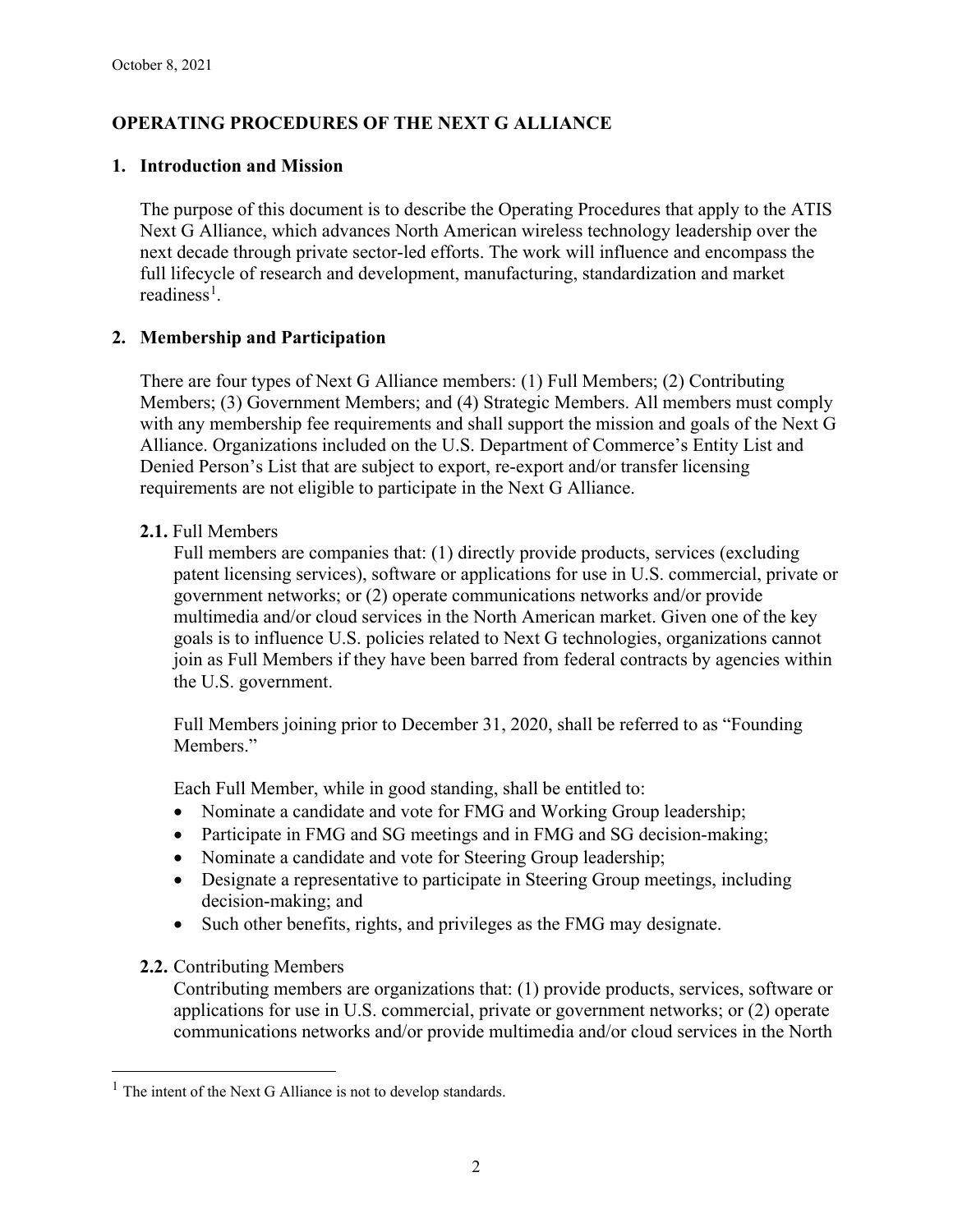American market; or (3) are academic institutions, research and development services, and laboratories located in North America, or affiliated with North American research activities.

Contributing Member representatives are experts with deep knowledge of applied research topics, future development, standardization and market needs.

Each Contributing Member, while in good standing, shall be entitled to:

- Nominate a candidate and vote for Chair and Vice-Chair of the Working Group;
- Participate in Working Group meetings, including decision-making; and
- Such other benefits, rights, and privileges as the FMG may designate.
- **2.3.** Government Members

Government Members are departments, authorities, or agencies of a North American federal government with expertise, knowledge, and a mission relevant to communication networks. The FMG may permit North American state, provincial, and local governmental entities to join as Government Members if the agencies can demonstrate that they can contribute significantly to the goals of the Next G Alliance. Government Members shall not have the right to participate in decision-making and may serve in Next G Alliance Leadership positions only with the approval of the FMG.

Government members, while in good standing, shall be entitled to:

- Participate in Working Group meetings (not including decision-making); and
- Such other benefits, rights, and privileges as the FMG may designate.

#### **2.4.** Strategic Members

Strategic Members are organizations, such as industry associations, research consortia or academic consortia, that have valuable knowledge or experience relevant to the successful development of one or more work programs.

Strategic Members with such knowledge or experience will be approved by the Full Member Group to participate as non-voting members in one or more Working Groups or other groups as appropriate.

## **3. Organization and Leadership**

**3.1.** Full Member Group

The Full Member Group (FMG) shall be comprised of senior business executives. Each Full Member may appoint one representative and a designated alternate for attendance to the FMG.

#### **3.1.1.** FMG Leadership

The FMG shall be led by a Chair and Vice-Chair, which shall be elected by the Full Members from amongst the current FMG members to serve a two-year term. The Chair and Vice-Chair may serve, if re-elected, for a second consecutive term.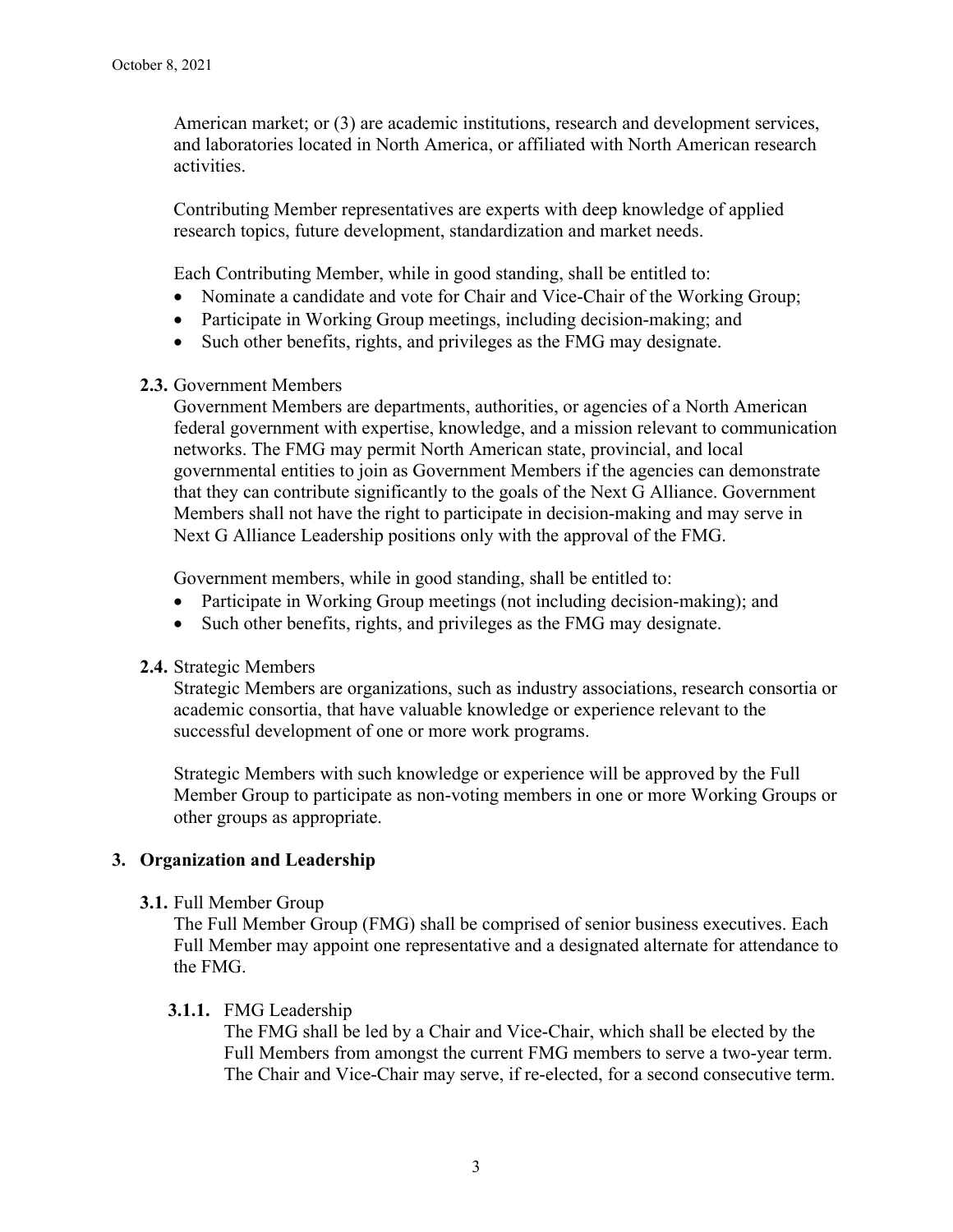If there are no other candidates, the Chair and Vice-Chair may serve for a subsequent consecutive term.

**3.1.2.** FMG Responsibilities

The FMG is responsible for:

- Setting the strategy and direction;
- Setting organizational policies;
- Approving strategic members in accordance with the mission of Next G Alliance; and
- Addressing and resolving appeals.
- **3.2.** Steering Group

The Steering Group, which shall be composed of technology leaders and experts who can direct research and development, standards and commercialization priorities, oversees the implementation of the strategic direction established by the FMG. This includes overseeing and providing direction to the Working Groups and approving the creation and dissolution of Working Groups. Each Full Member may appoint one voting representative to the Steering Group. Each Working Group Chair may attend the Steering Group to represent the Working Group, but the Working Group Chair shall not participate in decision-making.

**3.2.1.** Steering Group Leadership

The Steering Group shall be led by a leadership committee comprised of three (3) co-Chairs, which shall be elected by the Steering Group to serve two-year terms. One position shall come from each of the three sector groups, as defined below. Each of these positions may serve, if re-elected, for a second consecutive term. If there are no other candidates, the leader may serve for a subsequent consecutive term.

Solely for the purpose of this election and to achieve leadership balance, the three election sectors are: (1) Infrastructure, Semiconductor and Device Vendors; (2) Operators; and (3) Hyperscalers and Non-Traditional (Other).

## **3.3.** Working Groups

Working Groups will be created by the Steering Group as necessary to fulfill the mission of the Next G Alliance. Each Full, Contributing and Government Member may appoint representatives to Working Groups.

## **3.3.1.** Working Group Leadership

The Next G Alliance strives for balanced leadership. Each Working Group shall be led by a Chair and no more than two Vice-Chairs, which shall be elected by the members of the Working Group to serve a two-year term. The Chair and Vice-Chairs may serve, if re-elected, for a second consecutive term. If there are no other candidates, the Chair and the two Vice-Chairs may serve for a subsequent consecutive term.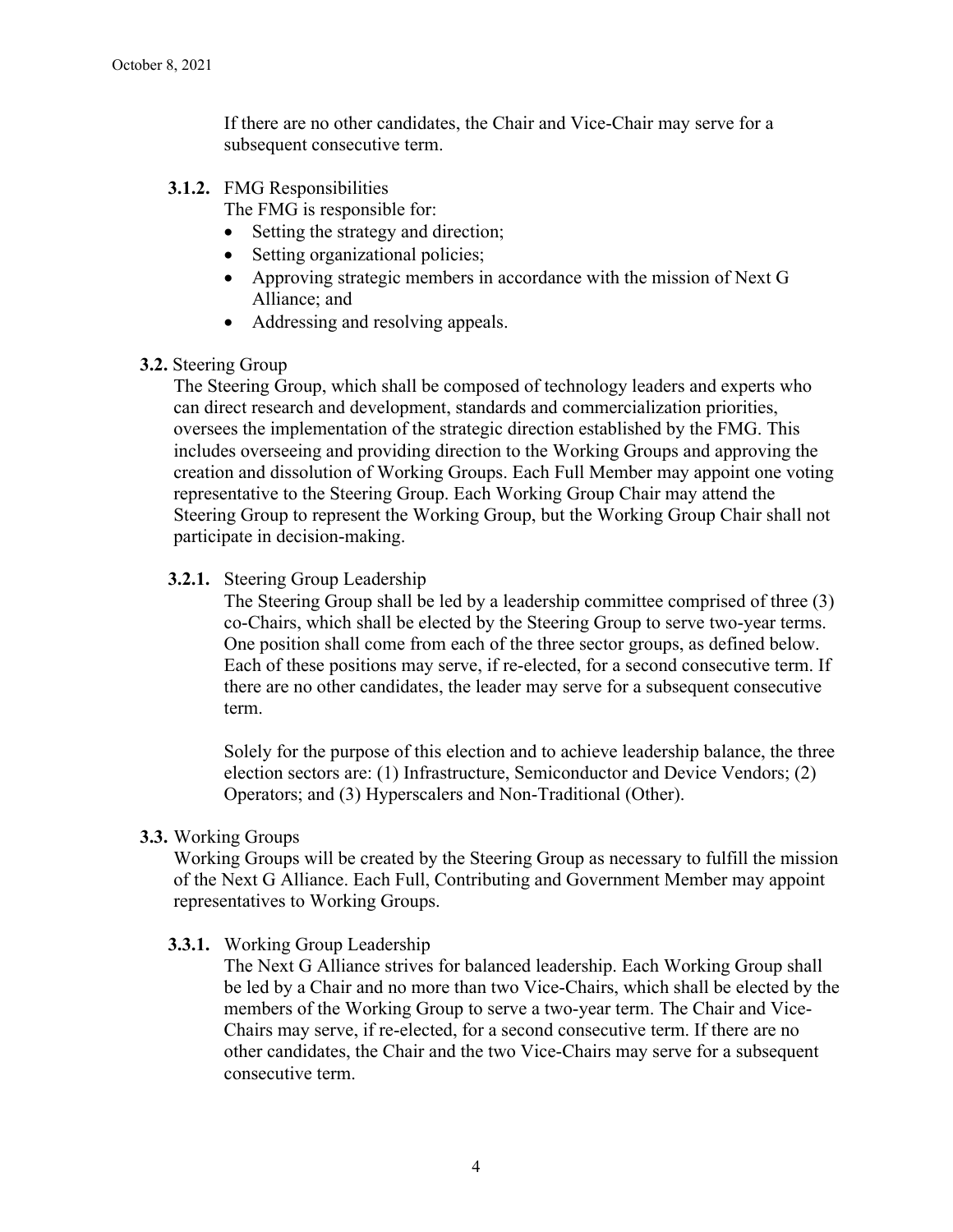## **3.4.** Subgroups

The FMG, Steering Group and Working Groups shall have the right to establish subgroups, including committees and task forces. The leadership of these subgroups will be appointed by the Chair of the group under which the subgroup is established. The subgroup shall report the outcome and any recommendations to the parent group for final approval.

## **3.5.** Leadership Roles

Leaders are responsible for managing the work and for ensuring that the meetings are run in a fair and efficient manner. When performing their leadership roles, the chair and vice-chair(s) shall maintain impartiality and act in the interests of the Next G Alliance.

If a leader resigns or cannot continue in the role, a new election will be held.

# **4. Resolution Process**

## **4.1.** Contribution-Driven Approach

The Next G Alliance's work will be progressed via written and oral contributions of its members (see Section 6 for more information).

# **4.2.** Consensus

Unless otherwise provided in these Operating Procedures, consensus is the method used by the Next G Alliance to make decisions. Consensus is established when substantial agreement has been reached among those participating in the issue at hand. Substantial agreement means more than a simple majority, but not necessarily unanimous agreement. Consensus requires that all views and objections be considered, and that a concerted effort be made toward their resolution.

Effort must be taken to resolve issues and get consensus. If consensus cannot be reached, a vote shall be conducted.

## **4.3.** Voting

During any decision-making process, each eligible member organization is given a single vote.

For elections, candidates receiving greater than 50% of those voting shall be elected. If no candidate receives greater than 50% of the votes that were cast, then one or more runoff elections shall be held between the candidates receiving the greatest number of votes. Individual votes shall not be disclosed; only the final numbers of votes shall be disclosed.

Approval by a simple majority of those casting votes is sufficient except as described in Section 4.4 below.

## **4.4.** Supermajority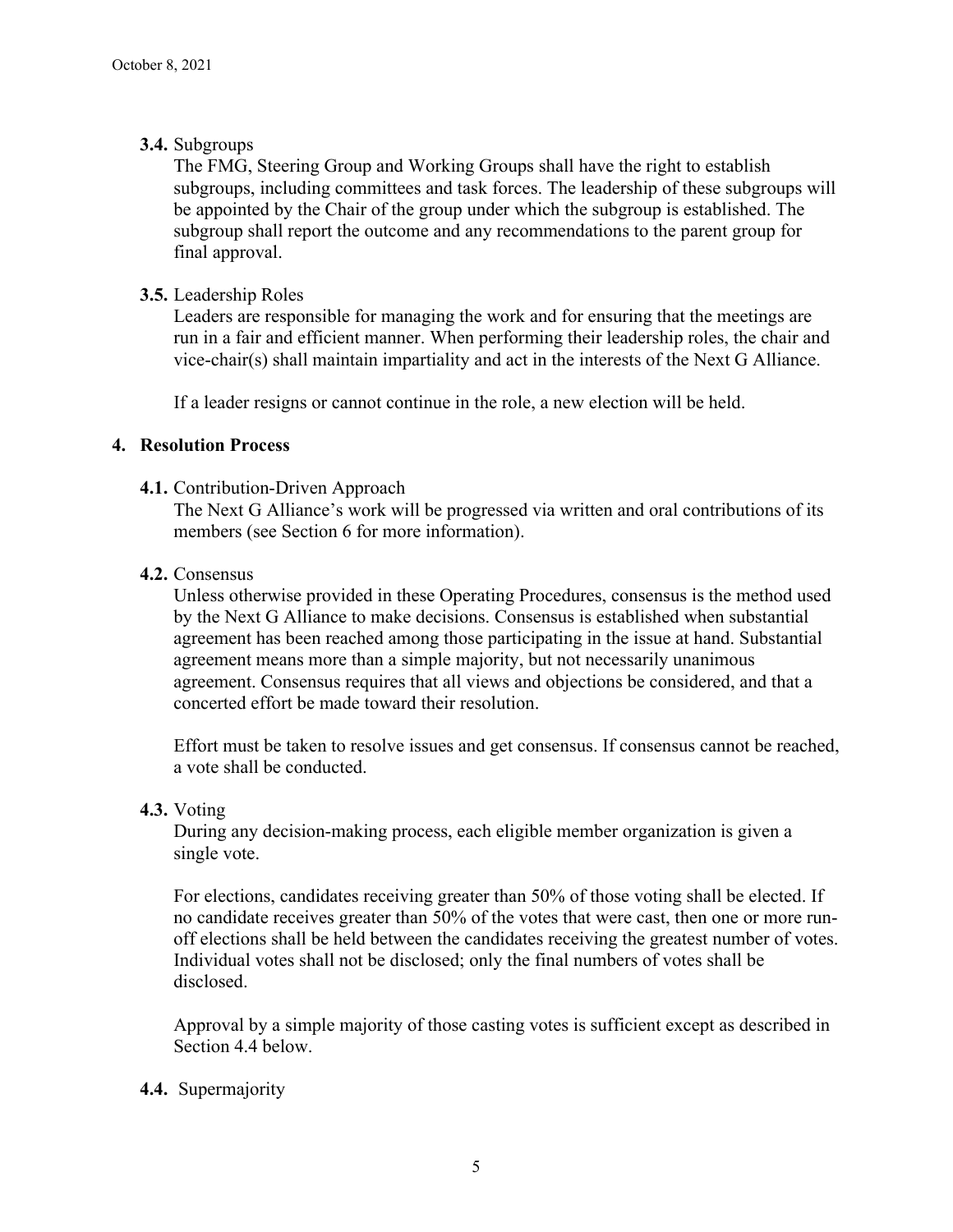A supermajority of 75% of those casting votes is needed for approval with respect to the following matters:

- Amending or repealing any provision of these Operating Procedures or any other governing document
- Adopting, amending, or repealing of documents effecting any Member's rights and obligations, except as may be required by law, regulation or ordinance;
- Adopting or recommending to the Members changes to the organizational structure;
- Creating or disbanding standing or temporary FMG or SG groups; and
- Amending or repealing working group charters.
- **4.5.** Appeals

Next G Alliance Members possessing directly and materially affected interests and believing that they have been or will be adversely affected by the action or inaction of the Next G Alliance shall have the right to appeal such action or inaction. Any participant with a concern regarding the Next G Alliance process must bring this to the attention of ATIS staff in writing, which will inform the FMG. The FMG will consider this matter and issue a decision within 30 days. Notification of the FMG's final determination from the informal appeals process shall be sent to the participant who made the complaint.

# **5. Meetings**

The Next G Alliance may hold in-person or virtual/electronic meetings.

**5.1.** Meeting Notice/Agenda

Notices of a meeting and a draft agenda should be circulated in advance of a meeting. For virtual meetings, meeting notices generally should be sent at least two weeks in advance for the FMG and Steering Group and one week in advance for other groups. For face-to-face meetings, meeting notices generally should be sent at least four weeks in advance for the Full Member Group and Steering Group and three weeks in advance for other groups. Meeting agendas generally should be circulated at least one week in advance of a meeting.

## **5.2.** Meeting Record

A fair, objective, and unbiased meeting record will be taken at all meetings. These records are not detailed minutes, but a high-level summary that accurately reflect the activities, resolutions, and action items that result from meetings. The record must capture any decisions and action items from the meeting. The record must be approved via consensus by the group that held the meeting.

**5.3.** Quorum

A quorum of 30% is required for FMG and Steering Group decision-making only. A quorum is not required for the Next G Alliance to conduct any other business.

## **5.4.** Proxies/ Alternates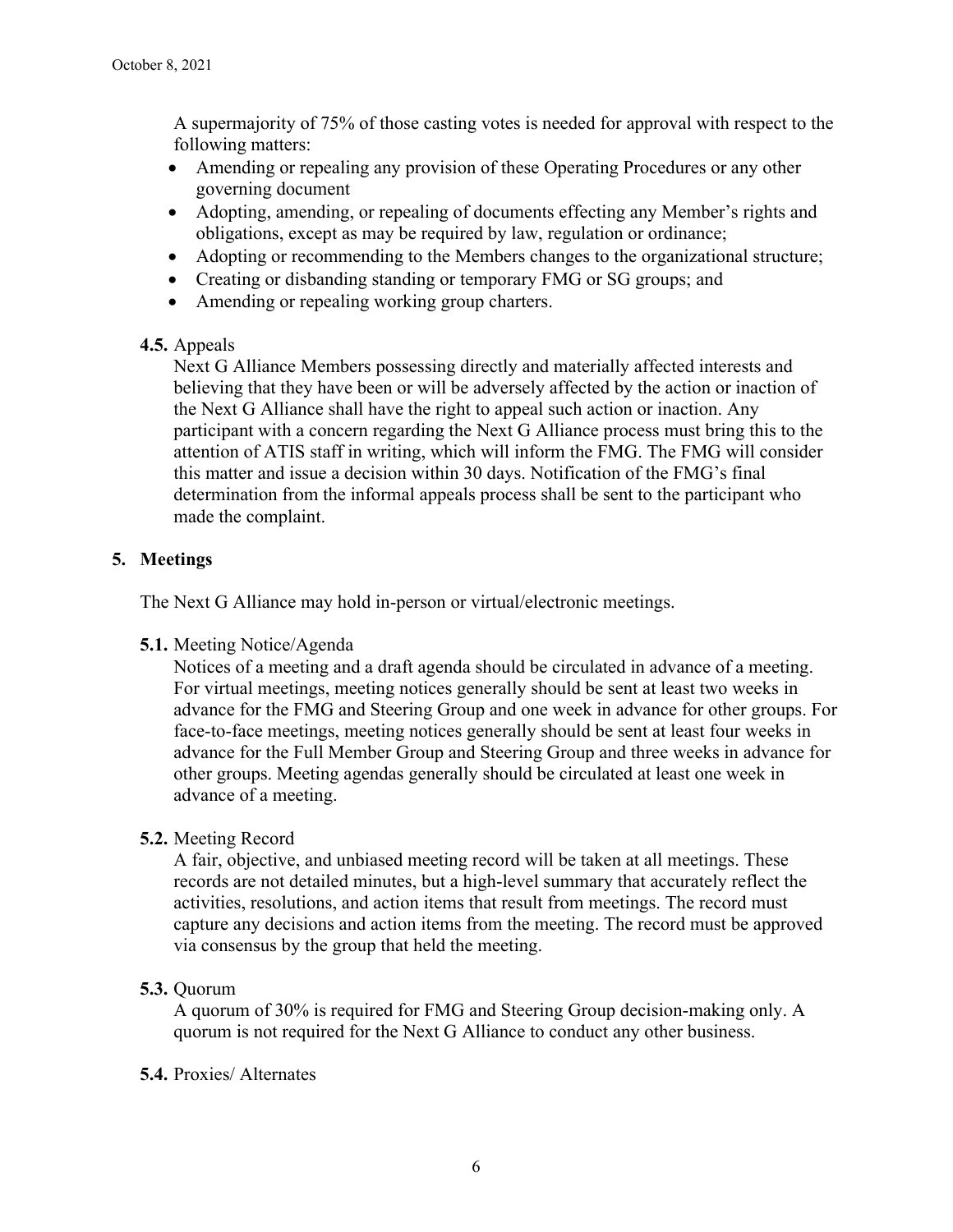A member of the FMG can designate a single alternate representative to attend and fully participate in meetings if the member is not able to attend.

**5.5.** Industry Expert Attendance

The leadership of the FMG, Steering Group or Working Group may at its discretion invite an industry subject matter expert(s) to attend specific meetings when his/her expertise is sought to provide information or otherwise assist in resolving a specific Issue. The expert shall not participate in consensus decisions or decision-making processes.

#### **6. Antitrust and IPR**

**6.1.** Antitrust and Competition Laws

The Next G Alliance shall operate in accordance with applicable antitrust and competition laws. The Next G Alliance shall adhere to principles of openness, balance of interests, due process, and a meaningful appeals process.

**6.2.** Contributions and Confidentiality – Generally

As a general rule, the Next G Alliance will not consider any contributions, presentations, or other documentation that is subject to any requirement of confidentiality or any restriction on its dissemination.

In order that the Next G Alliance may facilitate, promote, and disseminate its work, it is necessary that each contributor licenses the ATIS Next G Alliance the necessary copyright rights to adapt, copy, and publicly distribute any contribution or submittal. In accordance with this policy, each contribution or document submitted to the Next G Alliance is subject to an unlimited perpetual, non-exclusive, royalty-free, world-wide right, and license to the Next G Alliance of any copyrights in such contribution. This license from each contributor shall include the right to copy, publish, and distribute the contribution in any way, and to modify and to prepare derivative works that are based on or incorporate all or part of the contribution, the license to such derivative works to be of the same scope as the license of the original contribution.

**6.3.** Contributions and Confidentiality – Exception

The FMG, Steering Group, Working Group or other group within the Next G Alliance may agree that work on a specific project or by a specific subgroup should be kept confidential. This decision must be made at the initiation of a project or subgroup and must be clearly communicated to all participants. All contributions, agendas and work product containing confidential information must be clearly marked. This confidential information, and any discussions thereof, shall not be shared outside of the group.

## **6.4.** Patents

The Next G Alliance does not intend to develop standards, deliverables or other work products which would require the use of patented technology. However, should a proposed deliverable or other work product of the Next G Alliance include the use of an essential patent claim (one whose use would be required for compliance with that